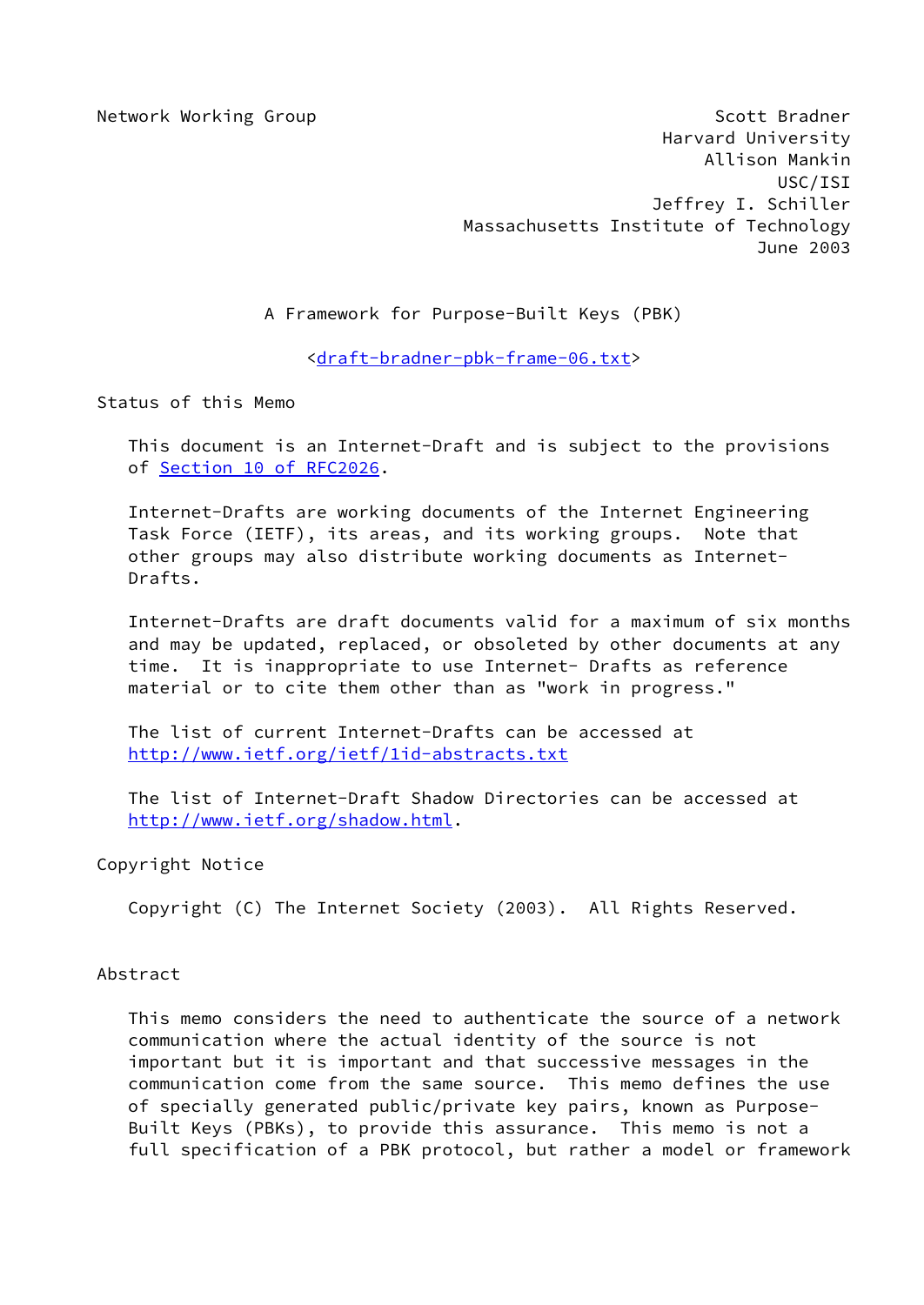Purpose-Built Keys Framework June 2003

for development of PBK in applications.

## <span id="page-1-0"></span>[1.0](#page-1-0) Introduction

 There are many cases in Internet protocols where cryptographic mechanisms can add significant security improvement. However most such mechanisms rely on associating keys to entities, ultimately requiring an enterprise-wide, multi-enterprise, or even more widely deployed Public Key Infrastructure (PKI).

 In the absence of security mechanisms, many protocols are continuously vulnerable to attack. However, there are many circumstances where we can improve overall security by narrowing the window of vulnerability, so that if we assume that some operation is performed securely, we can secure all future transactions.

 There are also cases where the actual identity of the initiator of a network communication is not an important piece of information, yet it is important to know that successive packets are from that same source. One example of this is in mobile IPv6. Mobile IPv6 contains a rebinding option that enables a mobile node to tell the other end of a communication that the IP address for the mobile node has changed. It is clearly important to know that any such rebinding request actually came from the correct mobile node even if the identity of the user of that mobile node does not need to be known.

 Note that it is not that the identity of the user here is unimportant to the network (the node user may well authenticate to an Authentication, Authorization and Accounting (AAA) service or other access manager at the start of network activity), but rather that it is unimportant to accomplish that level of authentication for the purpose of rebinding.

 This memo describes the use of a temporary public/private key pair that is generated by a host for each case where the consistency of authentication needs to be assured. For example, if mobile IP binding were to use this technique, then a new key pair would be generated before each mobile ip session in which the mobile was roaming, and discarded after the session was completed.

 This use of host-generated temporary keys is confined to the parties in a communication and does not require that the keys be registered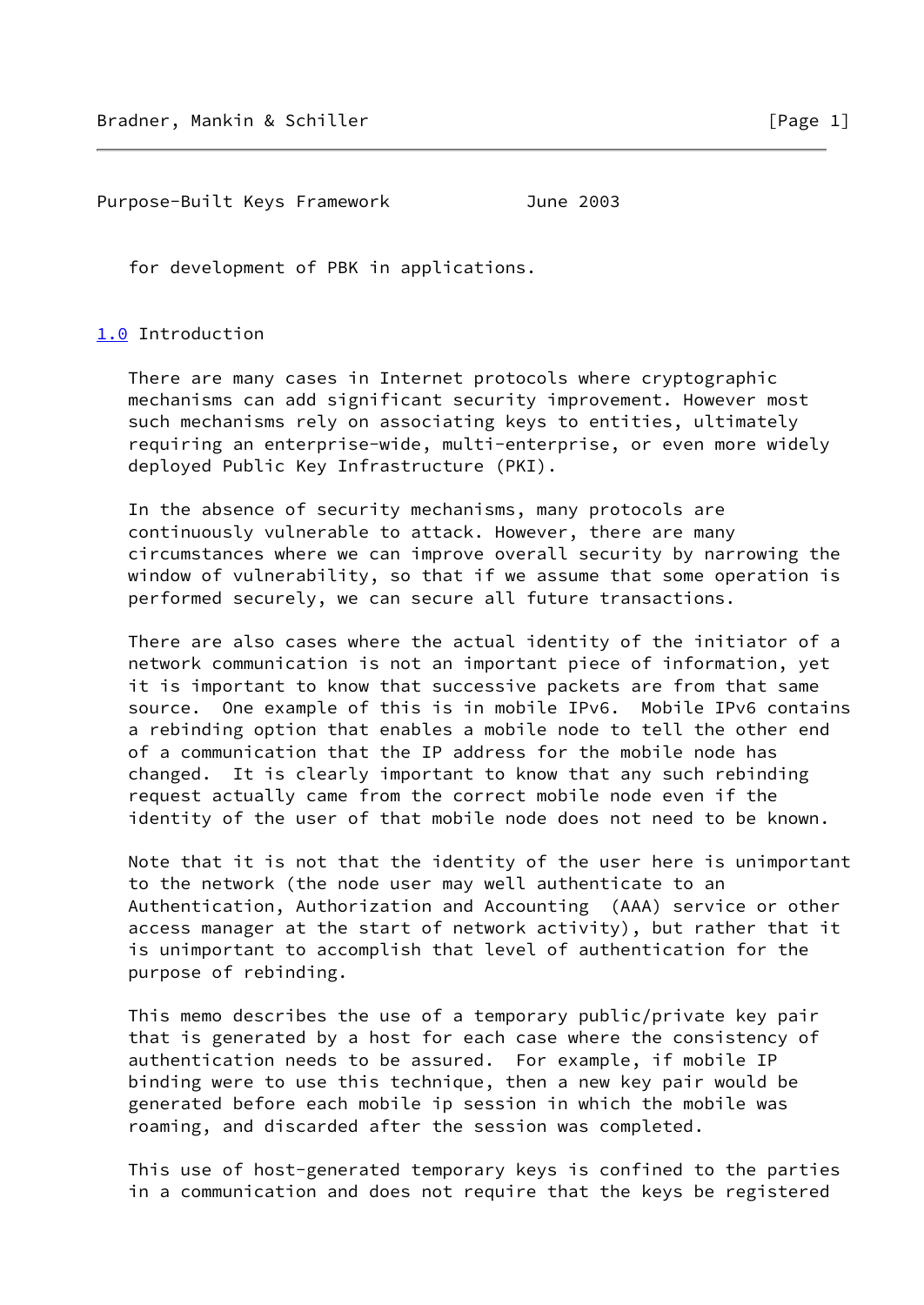with or known by any third party. Thus this mechanism does not require that any support infrastructure exist outside of the protocol support in the corresponding hosts, and it can be deployed incrementally as host support becomes available. It also scales well since the operations are confined to the end systems involved in the

Bradner, Mankin & Schiller [Page 2]

Purpose-Built Keys Framework **June 2003** 

communication.

 By not using registered keys, the PBK mechanism preserves user pseudonymity as long as the identities of the users are not disclosed by some other process during the communication. There is extensive literature about the lack of anonymity of persons stemming from their IP addresses ([[Syverson\]](#page-6-0) is a good starting point) as well as work that has kinship to the pseudonyms in this work  $[Brands]$  $[Brands]$ ,  $[Chaum88]$  $[Chaum88]$  $[Chaum88]$ , [\[HIP](#page-6-3)], [\[SUCV](#page-6-4)].

 The PBK mechanism is susceptible to man-in-the-middle attacks which affect its initialization. Such attacks may make it possible for a pseudonymous identity to be used by a party other than the party that generated the public/private key pair and then sent it to the recipient. There is an "initial leap of faith" about the pseudonymous identity since it has no parties, other than the party that generated the public/private key pair, vouching for it, and though only the party that generated the public/private key pair holds the private key, a man-in-the-middle attacker may appear to hold and use the identity without good care being taken in a protocol design that makes use of PBK. Therefore, the designer of such a protocol should be aware of this risk and include a challenge response confirmation step. The challenge-response step should have the property of needing the private key for decryption and include a nonce.

 The PBK mechanism is intended to used with transport or application protocols. It differs from IPSec in that it is applied on demand by an application or by a transport protocol.

## <span id="page-2-0"></span>[2.0](#page-2-0) Conceptual Overview

 Following is a conceptual step-by-step description of the PBK process when operating below the transport layer.

First some definitions: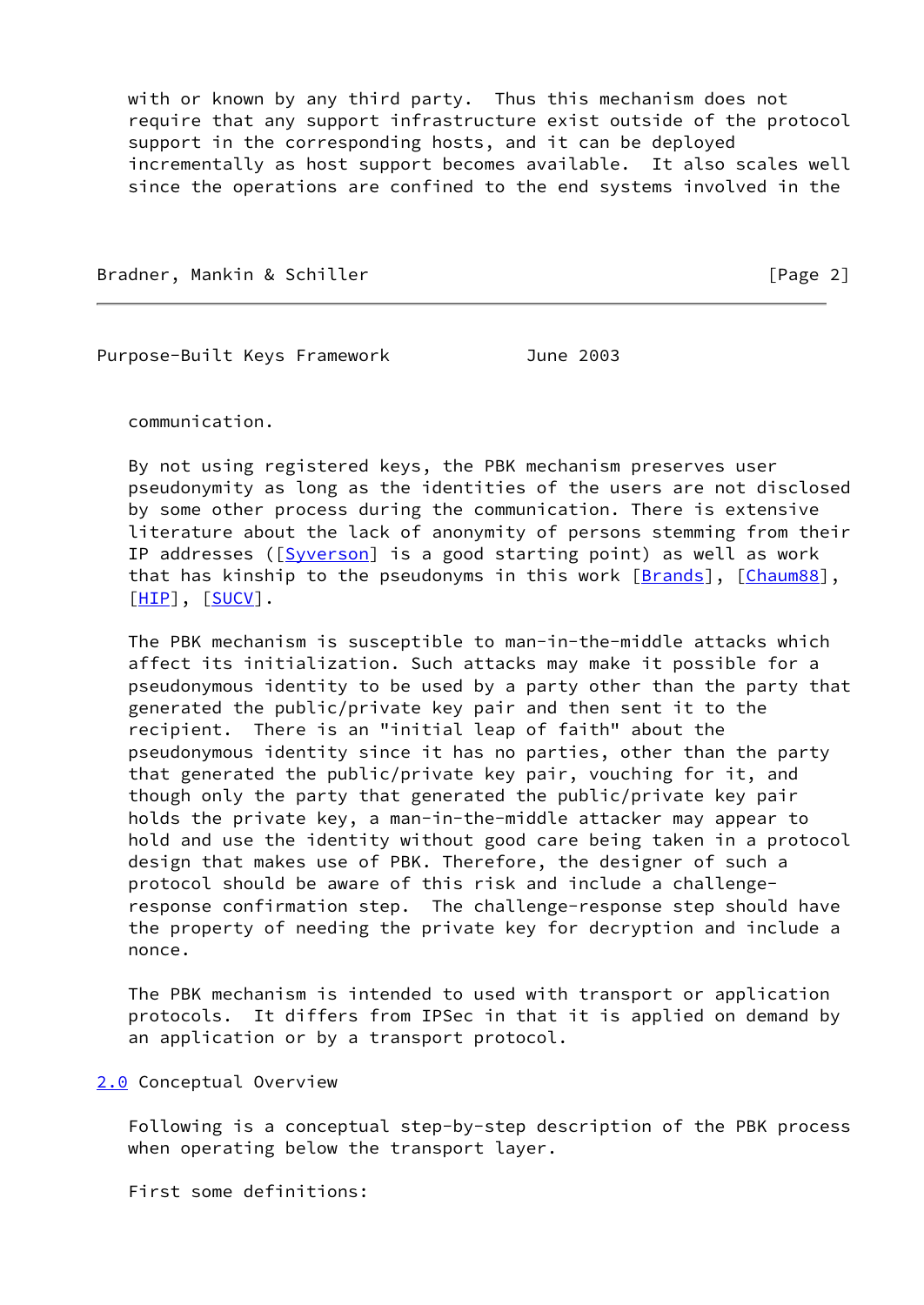Initiating Node: the node initiating the conversation Receiving Node: the node at the other end of the conversation

 Before an Initiating Node initiates a connection during which it will need to prove that it is the same node that started the connection, it creates a public/private key pair for use during the connection. This is known as a purpose-built key (PBK) pair.

 The Initiating Node then creates a Purpose-Built ID (PBID) by performing a cryptographic hash of the public part of the PBK pair. This PBID will be used as an identity token for the node.

Bradner, Mankin & Schiller (1999) [Page 3]

Purpose-Built Keys Framework June 2003

 The Initiating Node then initiates the connection. The PBID is sent along with the initial packets in the connection. In IPv6 this could be done in an end-to-end option header, in IPv4 as a header option. (These option ideas are for transport level use of the PBK - if the PBK was used from within HTTP or another application, the PBID's location would be in the application protocol.) The PBID does not need to appear in all of the packets; it just has to be reliably conveyed to the Receiving Node. Reliability may be obtained by carrying it on enough packets so that a return packet indicates it was received eventually. This is the simplest approach; depending on requirements and the application, the PBID may well be sent using a reliable transport protocol. Retransmission algorithms, where they are needed, must be conformant with [RFC 2914 \[RFC2914](https://datatracker.ietf.org/doc/pdf/rfc2914)].

 The Receiving Node stores the PBID and the source IP address from the received packet in a table.

 At some time in the connection before the proof of identity is needed, the Initiating Node sends its public key to the Receiving Node. This again could be done in IP-level options or in an application-level exchange. The public key could be sent as part of the initialization or anytime before it is needed for proof of identity. The Receiving Node verifies that the received public key hashes to the previously provided PBID.

 When the Initiating Node wants to perform some operation for which it wants to prove its identity, it sends the PBID along with the operation request. The message is signed using the private part of the PBK. If replay protection is necessary, a nonce value (a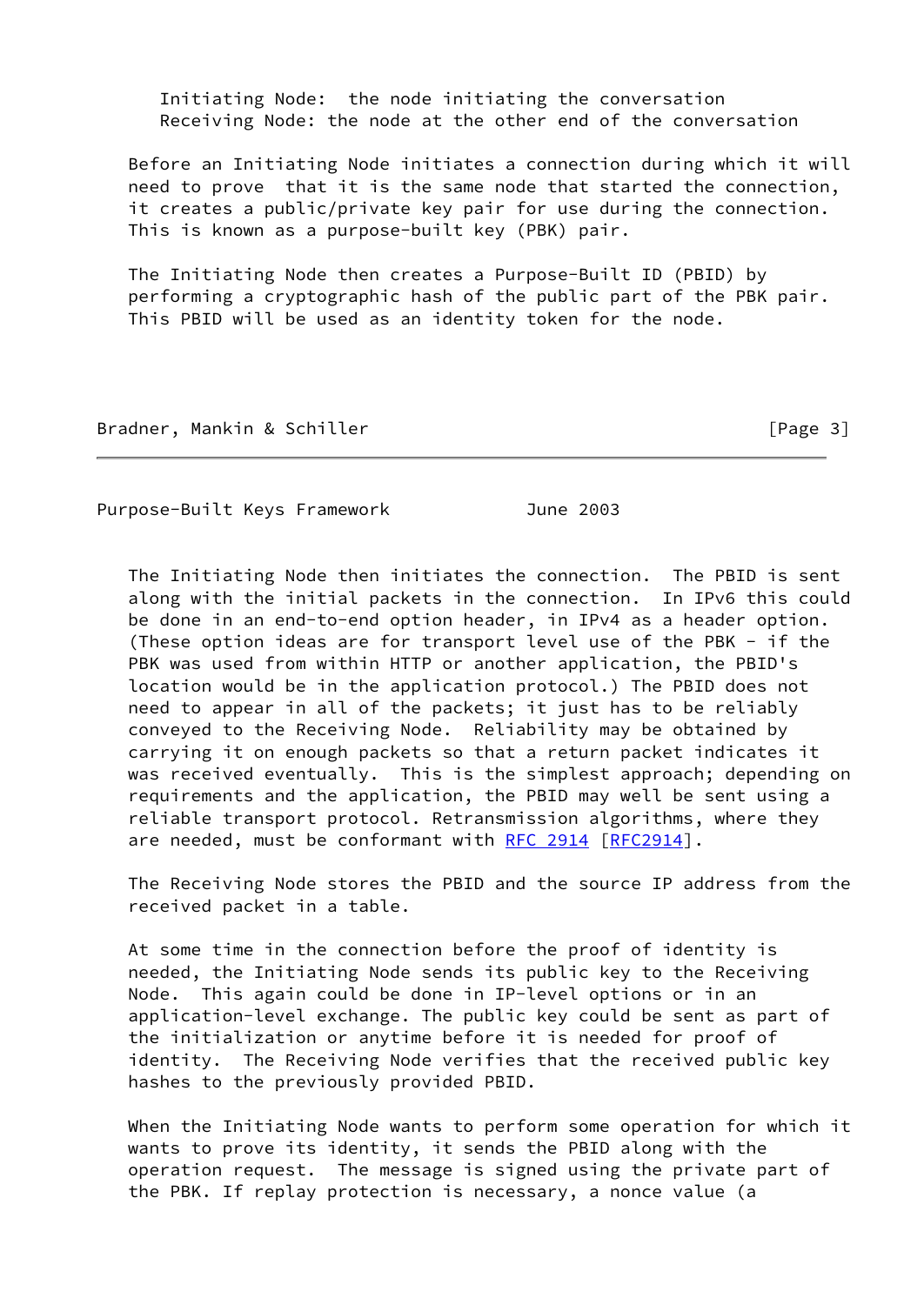monotonically increasing value) or timestamp may be included with the operation request.

 When the Receiving Node gets such an operation request it verifies the digital signature using the saved public key and returns a challenge packet. The challenge packet is sent to the IP address that was in the source IP address field of the packet that contained the request. The challenge packet contains a random number test value generated by the Receiving Node.

 When the Initiating Node receives the challenge packet it encrypts the test value in its private key and sends the result back to Receiving Node.

 When the Receiving Node gets the challenge response it decrypts the test value using the stored public key associated with the PBID. If the results match then the Receiving Node can be sure that the node that sent the operation request was the correct Initiating Node.

Bradner, Mankin & Schiller [Page 4]

Purpose-Built Keys Framework **June 2003** 

 The PBKs would normally be discarded at the end of the communication but in those cases where a continuity of identity is needed over multiple sessions the PBKs could be retained until the requirement was over.

<span id="page-4-0"></span>[3.0](#page-4-0) Notes on the design

 The hash of the public key is used as the PBID so that the relationship between an offered PBID and public key can be established. If a Receiving Node is in possession of the private key and the hash of the corresponding public key matches an offered PBID, it can be sure that it has the correct PBID for that public key.

 The challenge / response exchange has to be synchronized within the data stream if the processing of packets after the operation request would be different than before the operation request, as it would be for mobile IPv6. This would mean suspending normal transmission until the challenge / response exchange was completed.

 The challenge is sent to the source address in the packet, and this address is not included in the digital signature on the operation request packet so that this mechanism can work through any address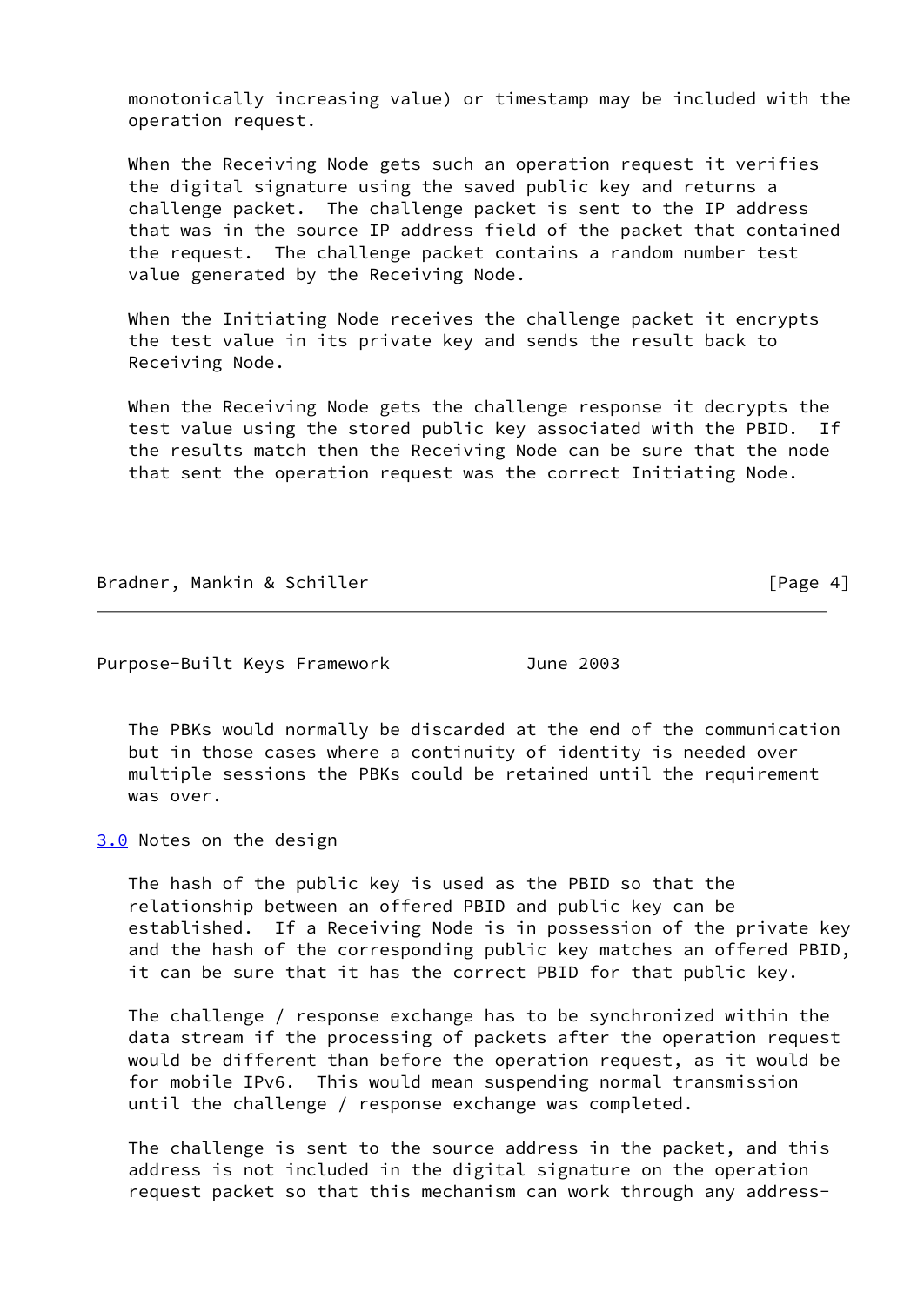modifying devices that may be in the path.

 In the cases where commands could be issued by both ends of a communication, as would be the case in mobile IPv6 if both ends were mobile, separate PBKs would be created by each end and the mechanism would be run independently by each end.

<span id="page-5-0"></span>[4.0](#page-5-0) Security Considerations

 This whole document is about security. Specifically the memo discusses how to perform authenticated operations in an environment where there is no existing security infrastructure or an environment where network addresses might change during the course of the communication.

 In the absence of a security infrastructure such as a PKI, it is not always possible to authenticate one party to another. In the absence of any cryptographic security mechanism, internet transactions are continuously at risk of compromise. With PBKs it is possible to leverage an initial "leap of faith" so that presuming an initial transaction has not been tampered with (say the exchange of PBID's at the beginning of an association between two parties), future transactions can be secured.

<span id="page-5-1"></span>[5.0](#page-5-1) Acknowledgements

Bradner, Mankin & Schiller **Example 2018** [Page 5]

Purpose-Built Keys Framework **June 2003** 

 We owe credit for some of the concepts in this draft to Bob Moskowitz and also (as anyone working in the area of privacy does) to David Chaum.

<span id="page-5-2"></span>[6.0](#page-5-2) Author's Addresses

 Scott Bradner Harvard University 29 Oxford St. Cambridge MA 02138

 Phone +1 617 495 3864 email sob@harvard.edu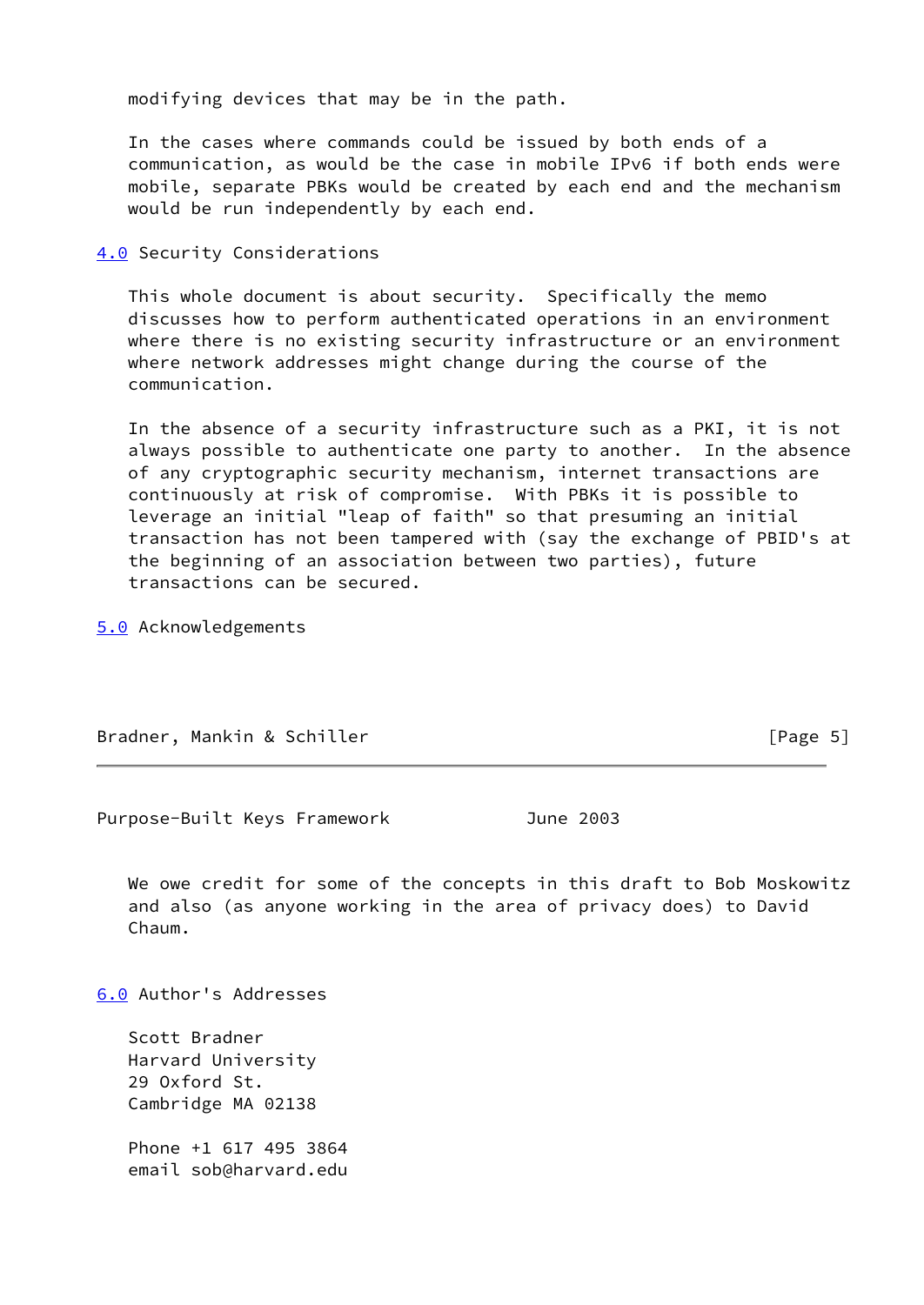Allison Mankin Bell Labs, Lucent Phone: +1 301 728 7199 email: mankin@psg.com

 Jeffrey I. Schiller Massachusetts Institute of Technology MIT Room W92-190 77 Massachusetts Avenue Cambridge, MA 02139-4307 Phone: +1 617 253 0161 email: jis@mit.edu

Informative References

 [RFC2914] Floyd, S., "Congestion Control Principles", [RFC 2914](https://datatracker.ietf.org/doc/pdf/rfc2914), September 2000.

<span id="page-6-0"></span> [Syverson] Syverson, P., Goldschlag, D. and Reed, M., "Anonymous Connections and Onion Routing," in 18th Annual Symposium on Security and Privacy, Oakland CA, 1997. [http://www.onion](http://www.onion-router.net/Publications/SSP-1997.pdf) [router.net/Publications/SSP-1997.pdf](http://www.onion-router.net/Publications/SSP-1997.pdf)

<span id="page-6-1"></span> [Brands] Brands, S.A., "Rethinking Public Key Infrastructures and Digital Certificates - Building In Privacy," MIT Press, 2000.

<span id="page-6-2"></span>[Chaum88] Chaum, D., Fiat, A., and Naor, M. "Untraceable Electronic Cash", in S. Goldwasser, Editor, Advances in Cryptology - CRYPTO '88. Lecture Notes in Computer Science Volume 403, Springer-Verlag, 1988.

Bradner, Mankin & Schiller [Page 6]

Purpose-Built Keys Framework **June 2003** 

<span id="page-6-3"></span> [HIP] Moskowitz, R., "Host Identity Payload Architecture", "Host Identity Payload Protocol", [http://homebase.htt-consult.com/~hip,](http://homebase.htt-consult.com/~hip) 2001.

<span id="page-6-4"></span> [SUCV] Montenegro, G., Castellucia, C., "SUCV Identifiers and Addresses", IETF Work in Progress, July 2002.